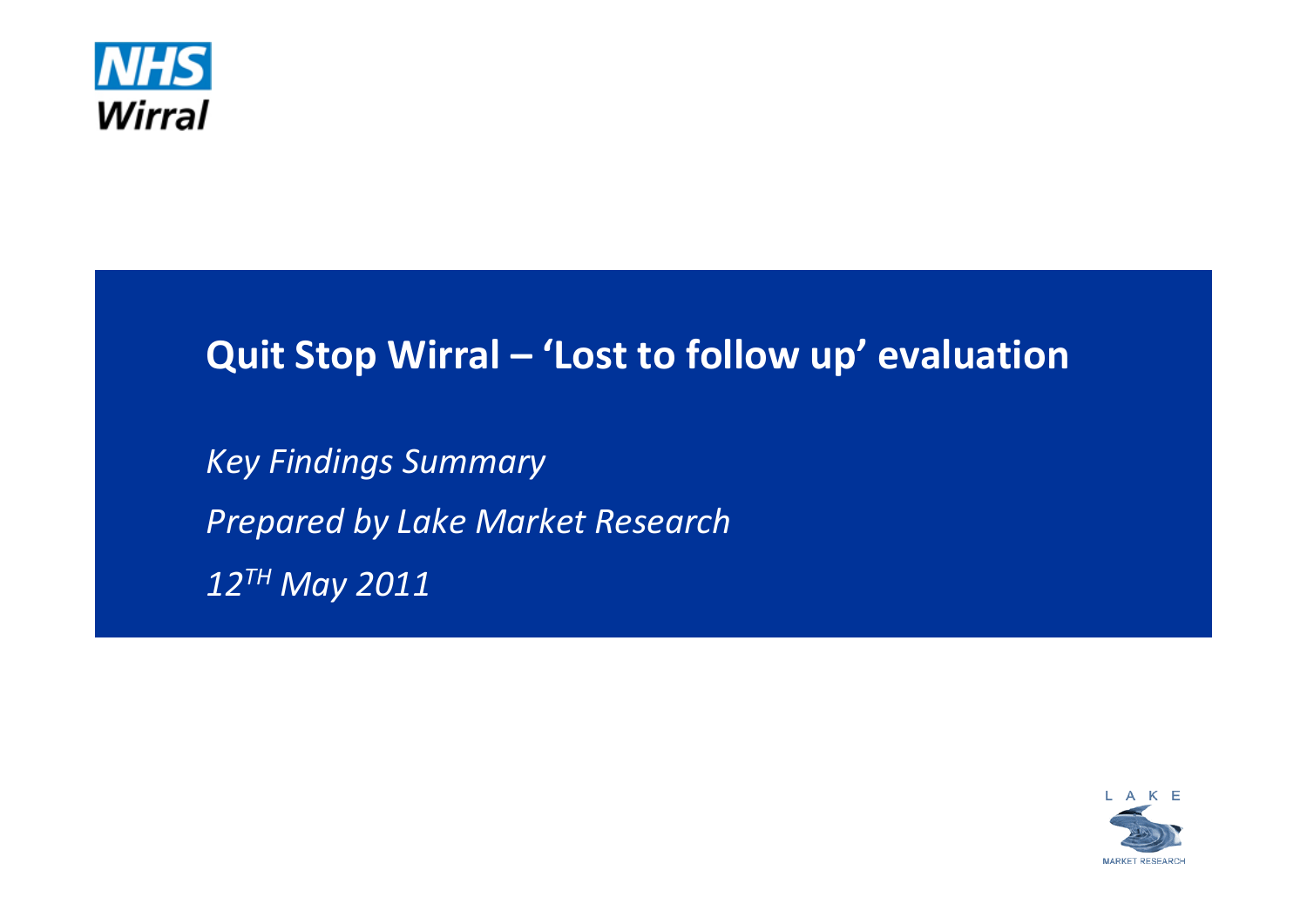## **Background & Approach**

#### BACKGROUND

- П NHS Wirral is undertaking <sup>a</sup> continuous evaluation of the social marketing intervention, to explore its effectiveness, accessibility, appropriateness and impact from <sup>a</sup> service user, non‐user and service provider perspective.
- $\mathbf{r}$  Thus far, the intervention has attracted 3,500 named registrations. Registrations often speak very favourably of the programme and in <sup>a</sup> recent survey of service users, 44% said they had successfully quit as <sup>a</sup> result of the service. Two key problems with the programme currently exist:
	- 1. Over a third of the QSW registrations have been 'lost to follow‐up' and are as such **uncontactable**;
	- 2. Only 12% of the registrations are showing quit attempts on the online database but quantitative evaluation suggest this figure is significantly higher
- $\bullet$  As <sup>a</sup> result, it is unclear how successful the programme actually is and the valuable database is not being optimally used in terms of encouraging people to re‐engage with the service or maintain quit attempts.

#### APPROACH

- • Against this background NHS Wirral commissioned Lake Market Research to undertake <sup>a</sup> programme of insight and development work to identify the issues with the database, cleanse and clarify the database where possible and provide input into an on‐going CRM strategy to both encourage and sustain more quit attempts.
- • Specifically NHS Wirral required:
	- 1. Database exploration and contact management to understand why so many registrations are lost to follow up, or unclassified;
	- 2.Segmentation of lost to follow-up registrations (logistically and attitudinally);
	- 3. Contacting, cleansing and clarification of registrations (i.e. reduction in 'unknown' status)

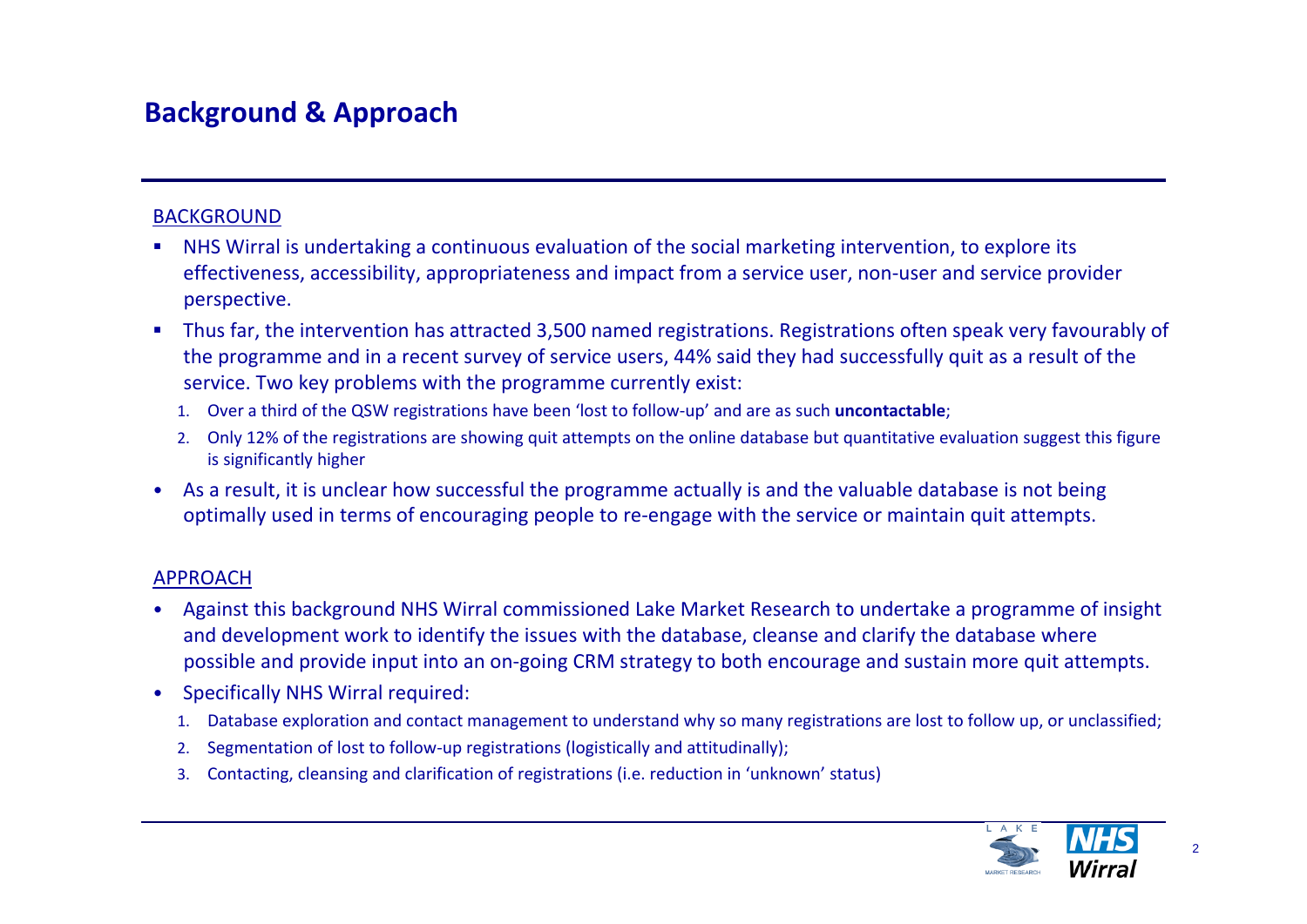## **Service User Profile**

A summary of the demographic profile of the 'unknown' service users is as follows:



#### L A K Е Wirral MARKET RESEARCH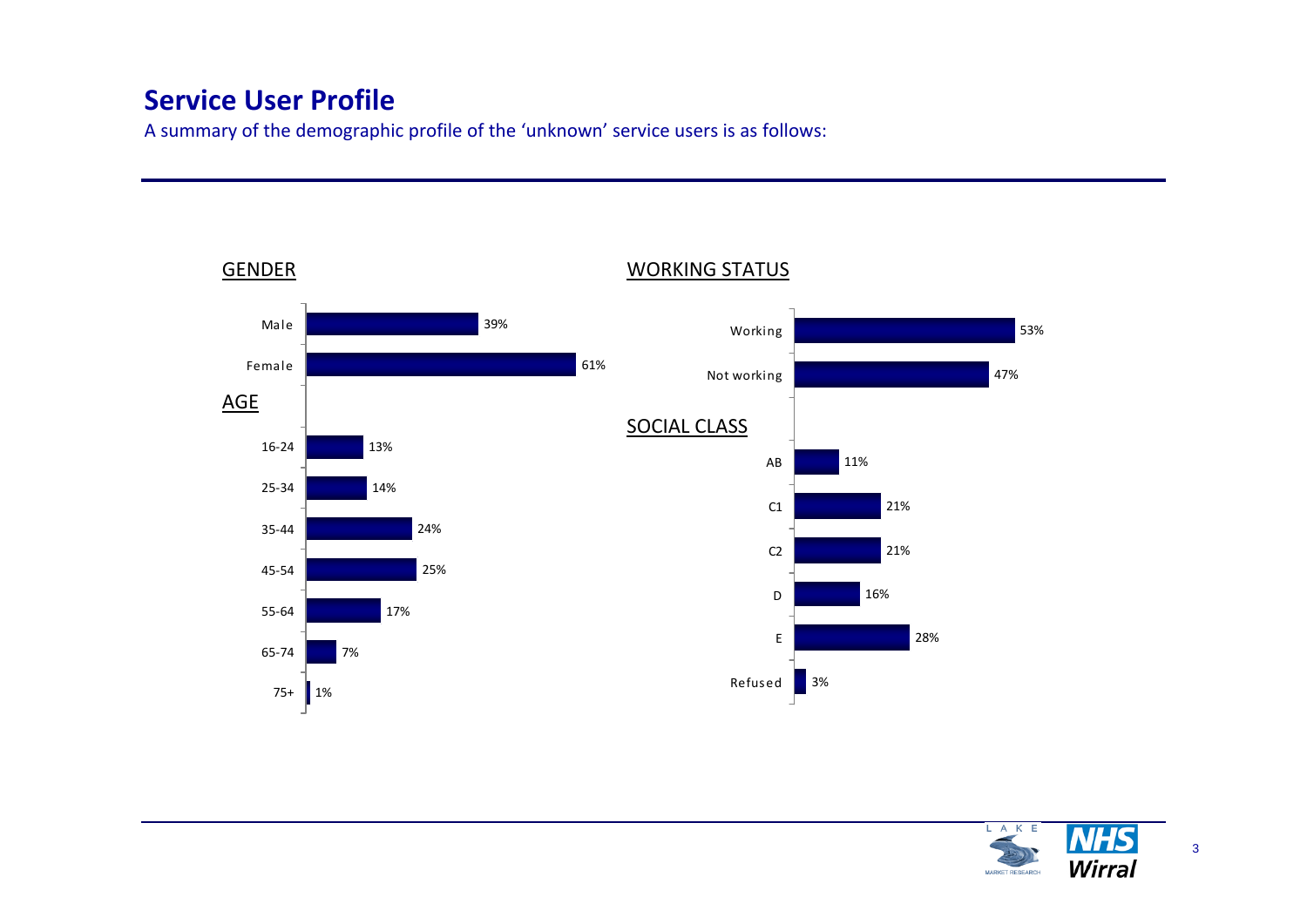### **Smoking Status**

Just under a quarter have quit smoking. Dates of successful quits vary considerably and only 34% were on the quit date set. Just under half of users interviewed have made <sup>a</sup> quit attempt since registering, but 29% haven't made any quit attempts. Only half of non smokefree service users have made <sup>a</sup> quit attempt in the last six months.



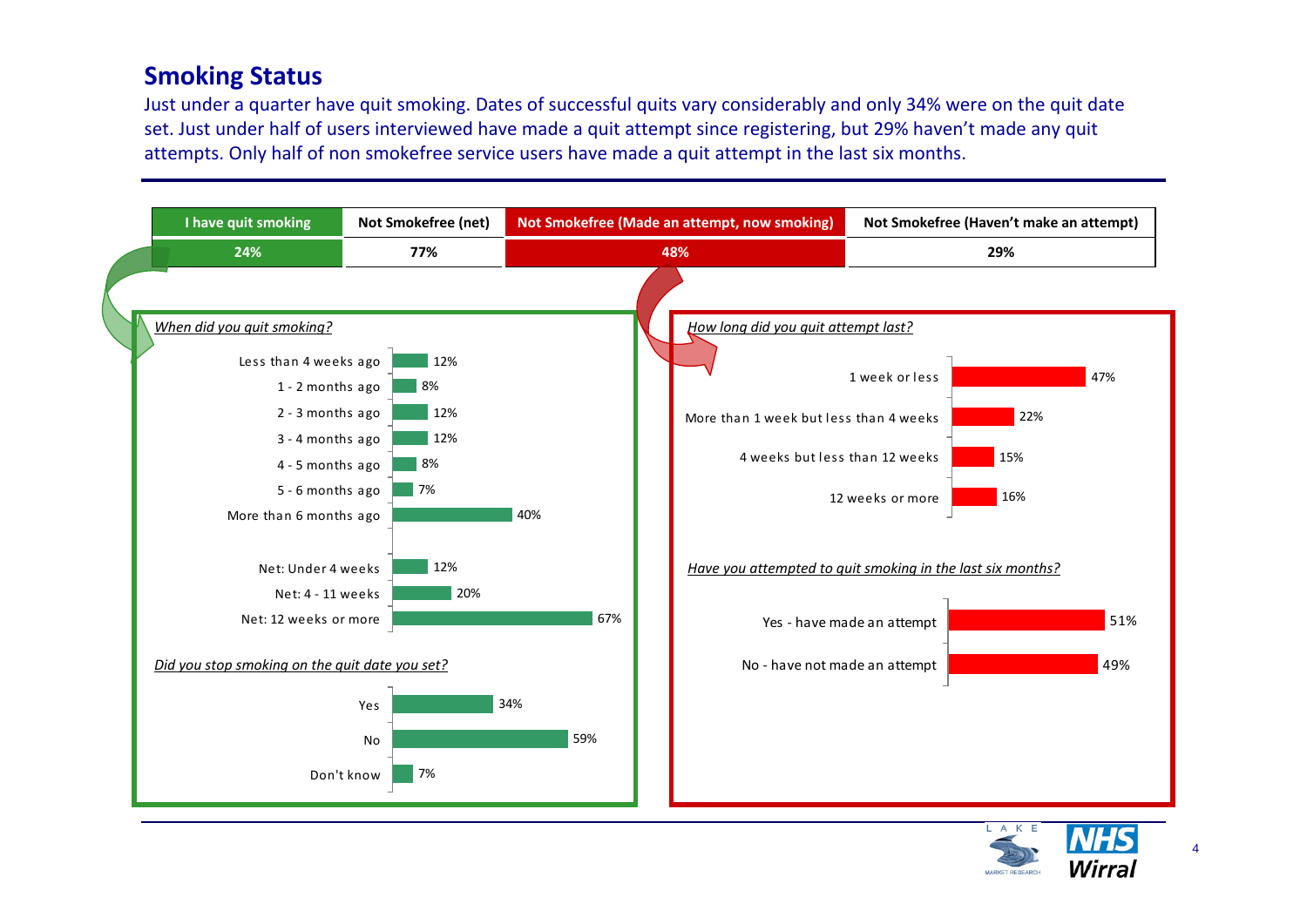### **Awareness of & interest in Asda vouchers**

Just under half were aware of the chance to win Asda vouchers when signing up to the campaign. Of those aware, only 47% knew that they needed to register their status to be entered into the prize draw. Just over two thirds unaware that they need to register their status claimed that entry would encourage them to update them with their smoking status.



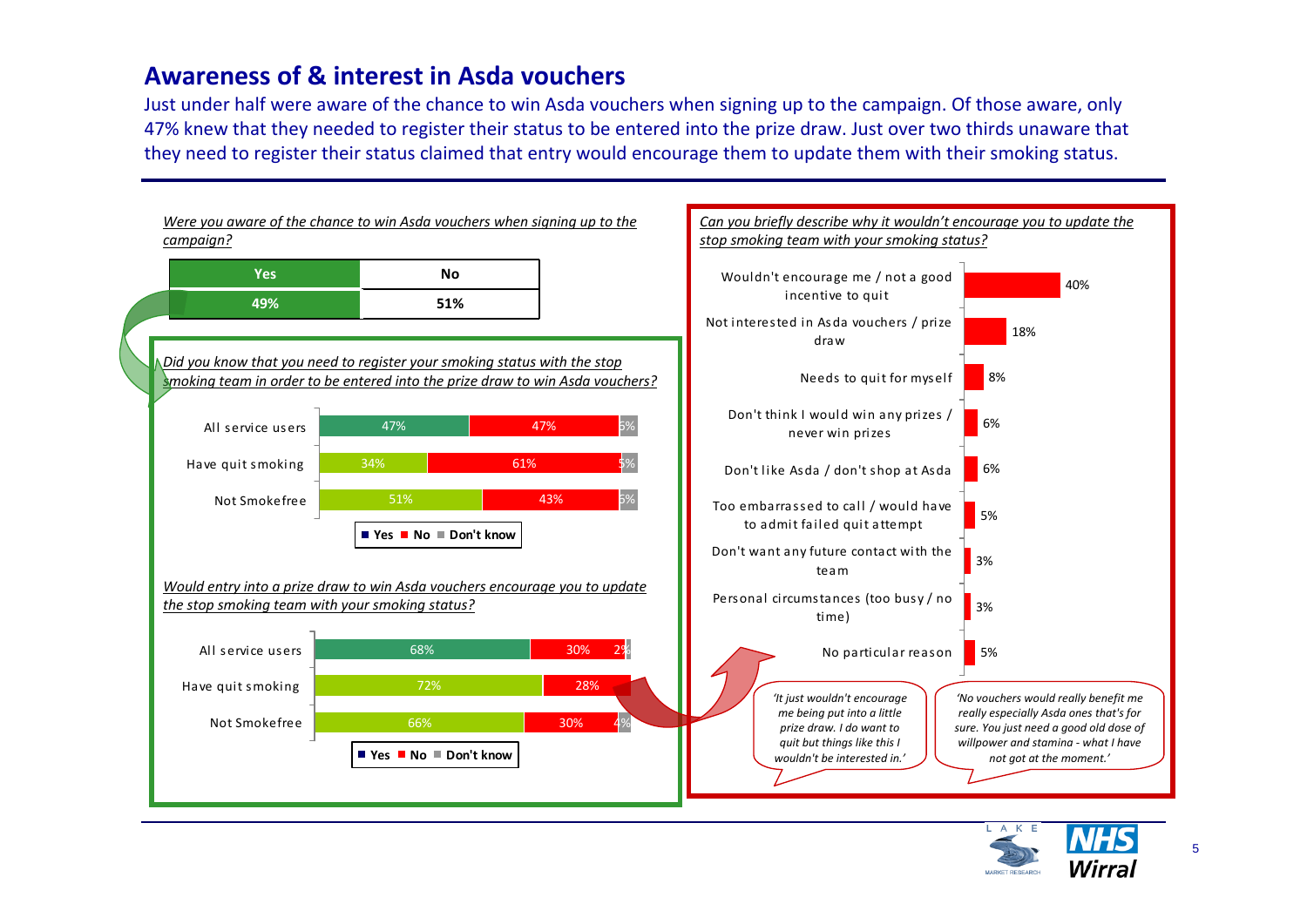

# *CONTACT WITH STOP SMOKING TEAM*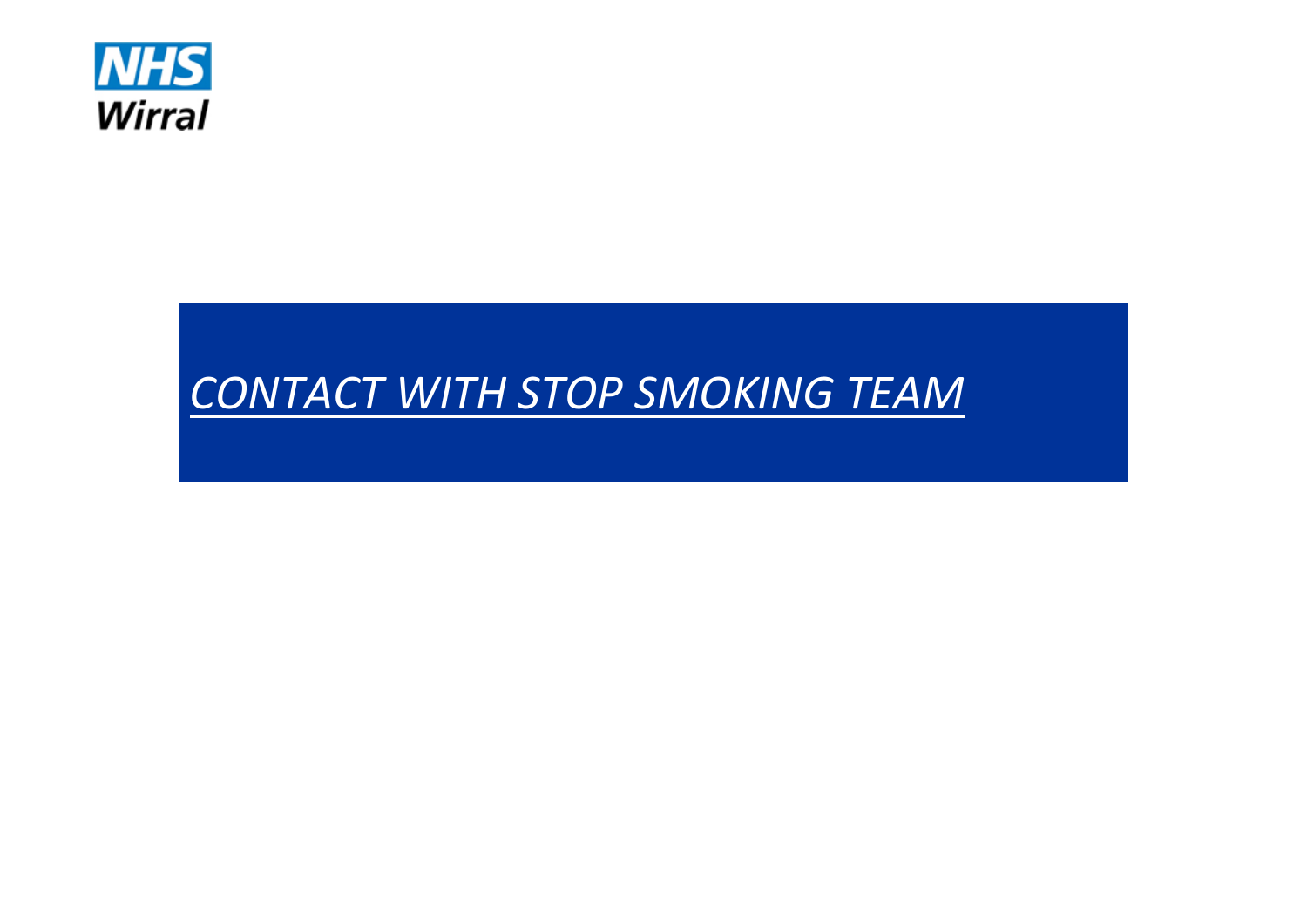### **Speed of first contact and offering of further contact or support**

Response to being contacted by the team is mixed with 27% of service users claiming they haven't been contacted at all following registration. Only 44% of service users claimed that they were offered any further contact or support after signing up. Perceived offering of contact is higher amongst smokefree and those aware of the Asda draw.



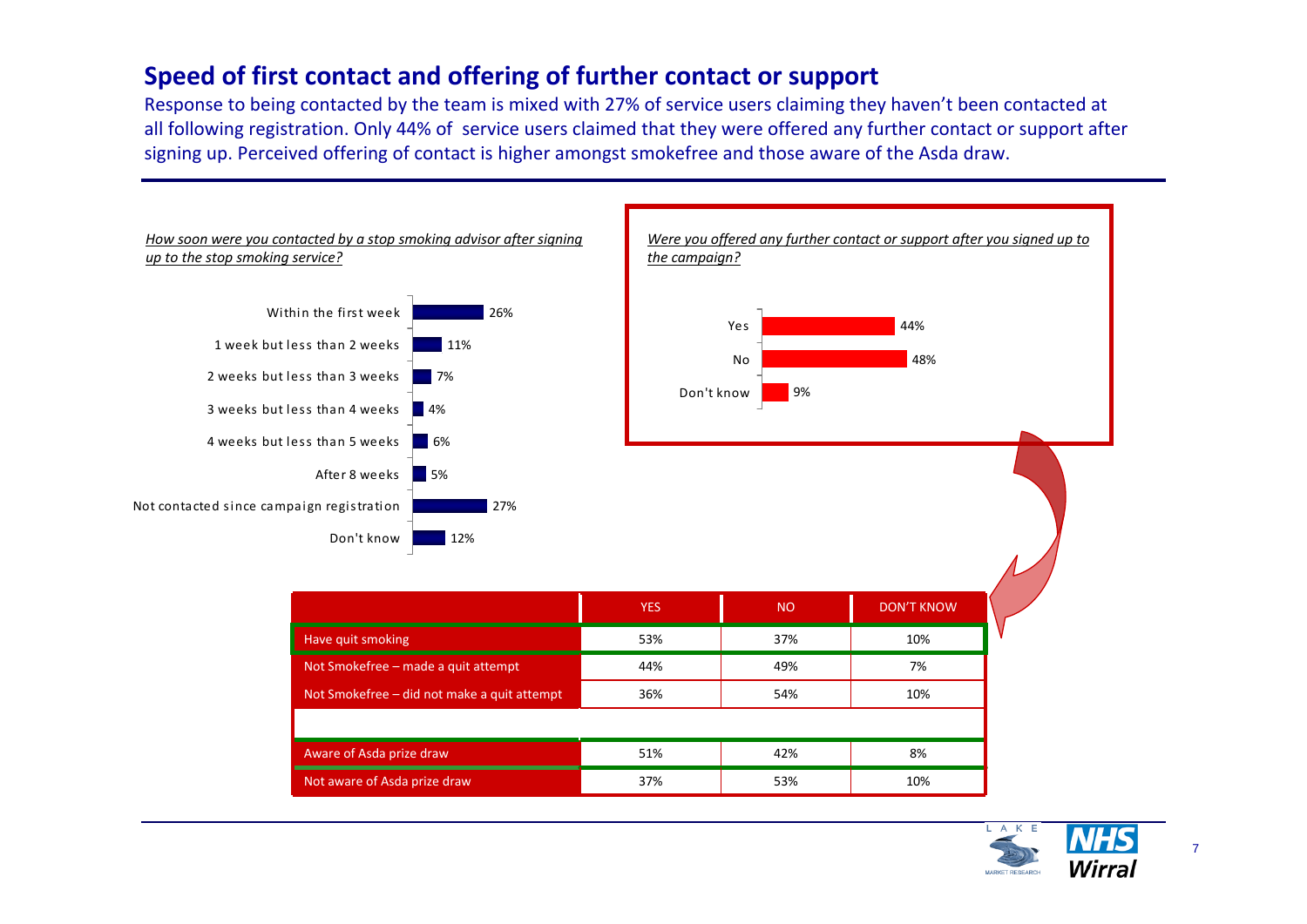### **Contact methods used / rationale for not using**

Only 58% of users claimed they have used contact/support methods offered by the team. Conversion is highest amongst phone and face to face methods, suggesting that these are the most successful in supporting users. The primary reasons for not taking up follow up contact are personal circumstances, wanting to give up by themselves and not being ready to give up.



|                                             | Used Phone / Text / Email<br>/ Face to Face contact | Didn't use any contact<br>or support method |
|---------------------------------------------|-----------------------------------------------------|---------------------------------------------|
| Have quit smoking                           | 64%                                                 | 36%                                         |
| Not Smokefree – made a quit attempt         | 62%                                                 | 38%                                         |
| Not Smokefree – did not make a quit attempt | 42%                                                 | 58%                                         |



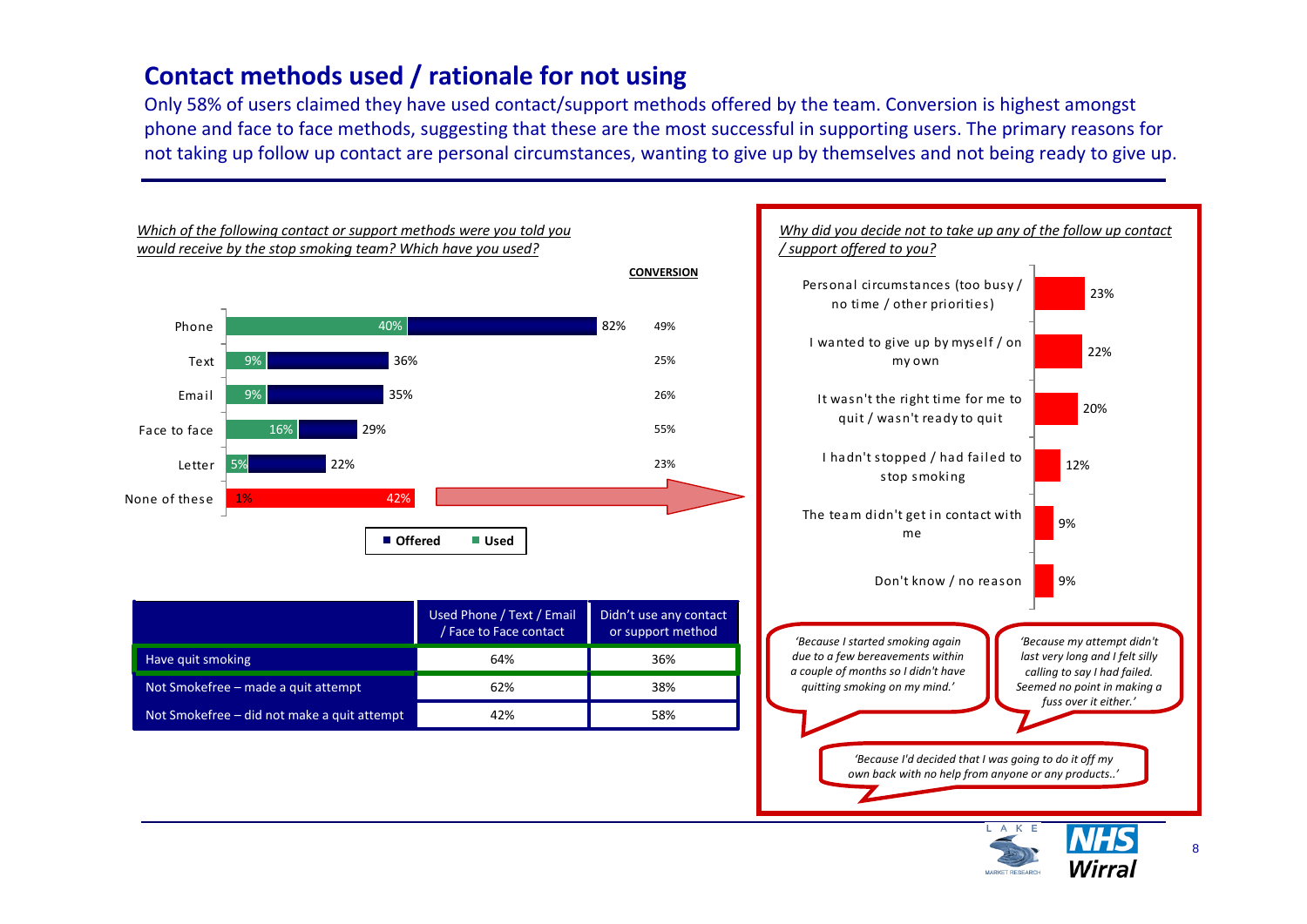### **Views on frequency of service team contact**

Just over a third of users do not perceive they have been contacted regularly since signing up to the campaign. In addition, 27% noted that they would have liked more support than what they received, rising to 37% of those that aren't currently smokefree.



*Would you say that you have been contacted regularly by the stop smoking service since signing up?*



*Would you have liked more support / contact from the stop smoking service than what you received?*



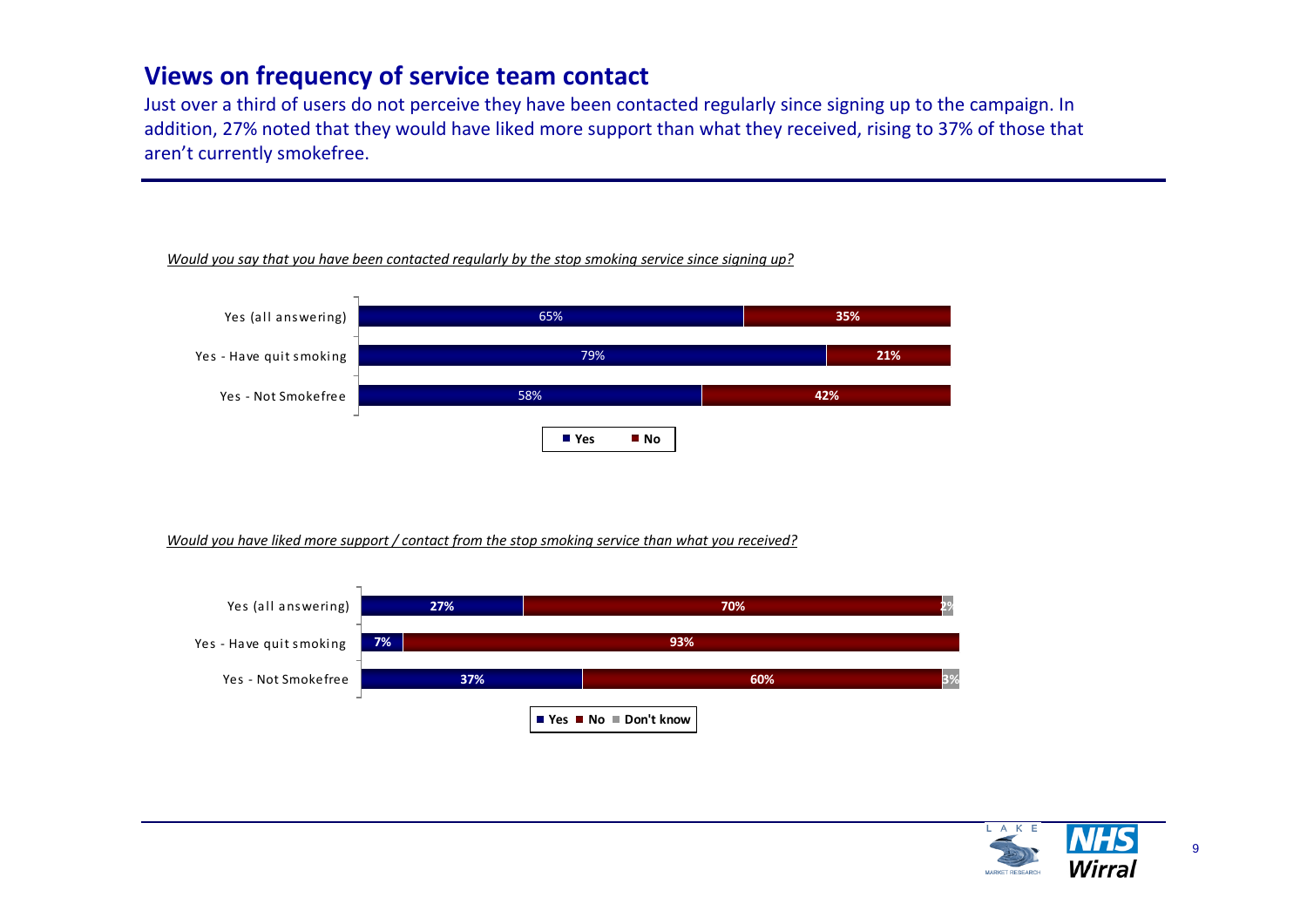### **Last contact with stop smoking service team (1)**

Timing of last contact varies considerably with 18% recalling last contact in the last 4 weeks and 27% recalling last contact more than 6 months ago. 26% of users that were contacted by the stop smoking team since registering with the campaign claimed they didn't speak to <sup>a</sup> member of the team at the last point of contact or respond to the last contact attempt made.



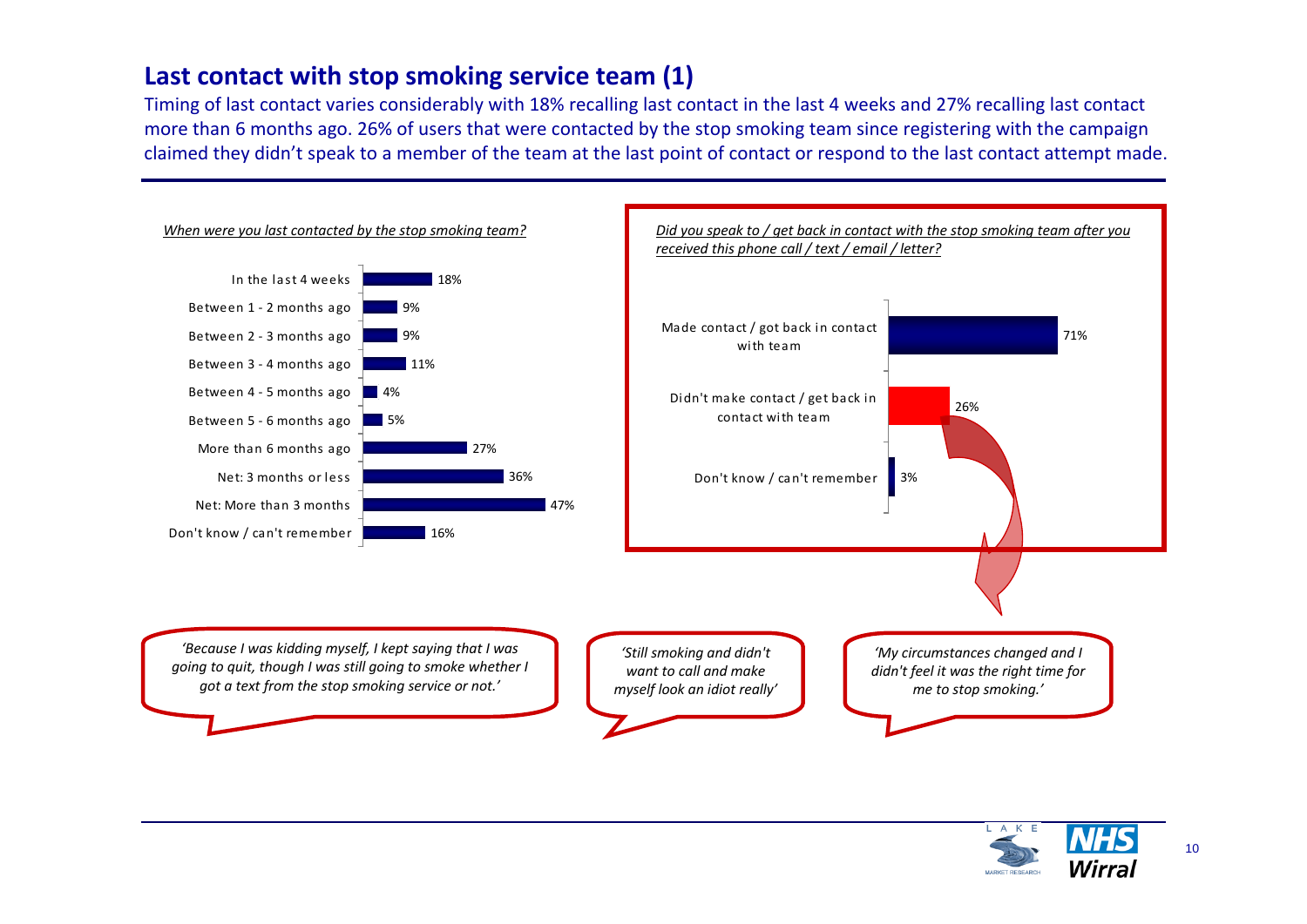### **Last contact with stop smoking service team (2)**

A significantly higher proportion of claimed quitters and users who's last quit attempts were over 4 weeks claimed they either spoke to <sup>a</sup> member of the team at the last point of contact or respondents to the last contact attempt made suggesting users are more likely to respond to contact when <sup>a</sup> successful or significantly long quit attempt has been made.

Did you speak to / get back in contact with the stop smoking team after you received this phone call / text / email / letter?

|                                                           | Made contact / got back<br>in contact with team | Didn't make contact / get<br>back in contact with team | Don't know / can't<br>remember |
|-----------------------------------------------------------|-------------------------------------------------|--------------------------------------------------------|--------------------------------|
| Have quit smoking                                         | 83%                                             | 17%                                                    |                                |
| Not Smokefree                                             | 68%                                             | 28%                                                    | 4%                             |
|                                                           |                                                 |                                                        |                                |
| Length of last quit attempt - under 4 weeks               | 65%                                             | 32%                                                    | 3%                             |
| Length of last quit attempt - over 4 weeks                | 79%                                             | 17%                                                    | 3%                             |
|                                                           |                                                 |                                                        |                                |
| Offered future contact / support by stop smoking team     | 77%                                             | 20%                                                    | 3%                             |
| NOT Offered future contact / support by stop smoking team | 63%                                             | 36%                                                    | 3%                             |
|                                                           |                                                 |                                                        |                                |
| Used future contact / support by stop smoking team        | 81%                                             | 18%                                                    | 1%                             |
| NOT used future contact / support by stop smoking team    | 68%                                             | 24%                                                    | 8%                             |

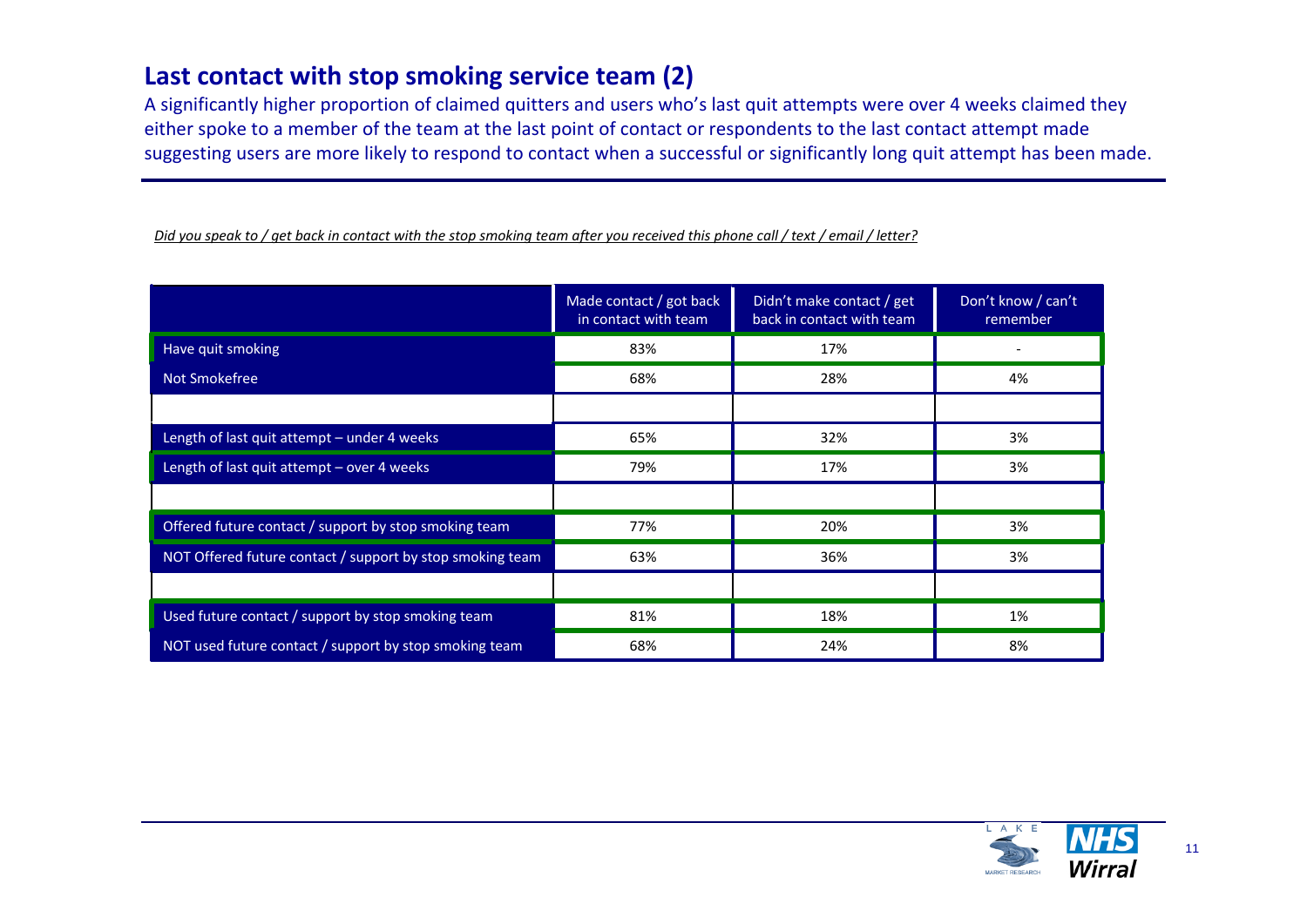

# *FUTURE ROLE OF CONTACT*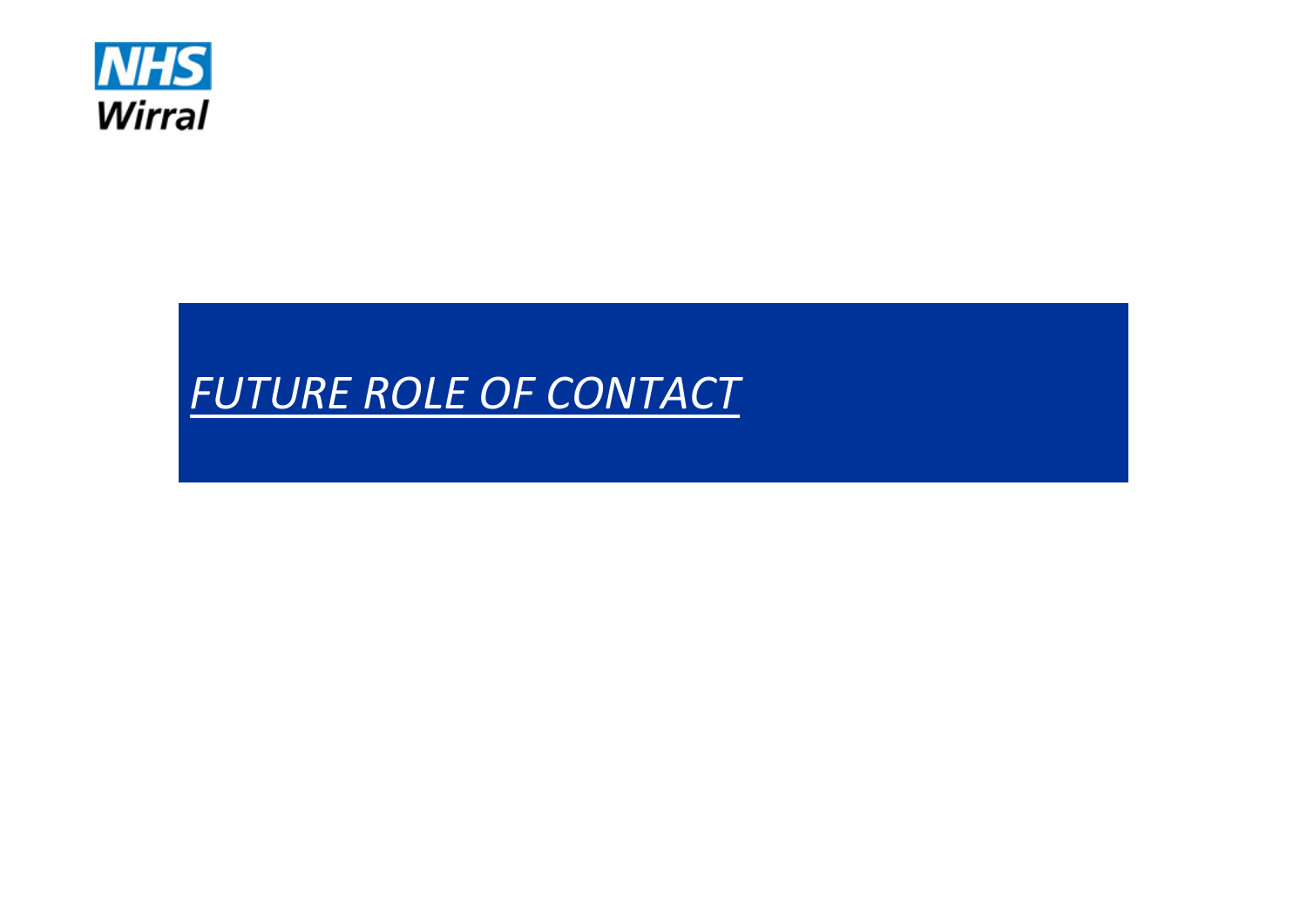### **Recontact interest and context –** *Not Smokefree*

Encouragingly, just over two thirds of users who aren't smokefree would like to be re‐contacted by the team. The most common responses to how the team could support them focused on advice / support from the team itself (quit advice / support, regular help and more encouragement). Alternative products and free patches were also commonly cited.



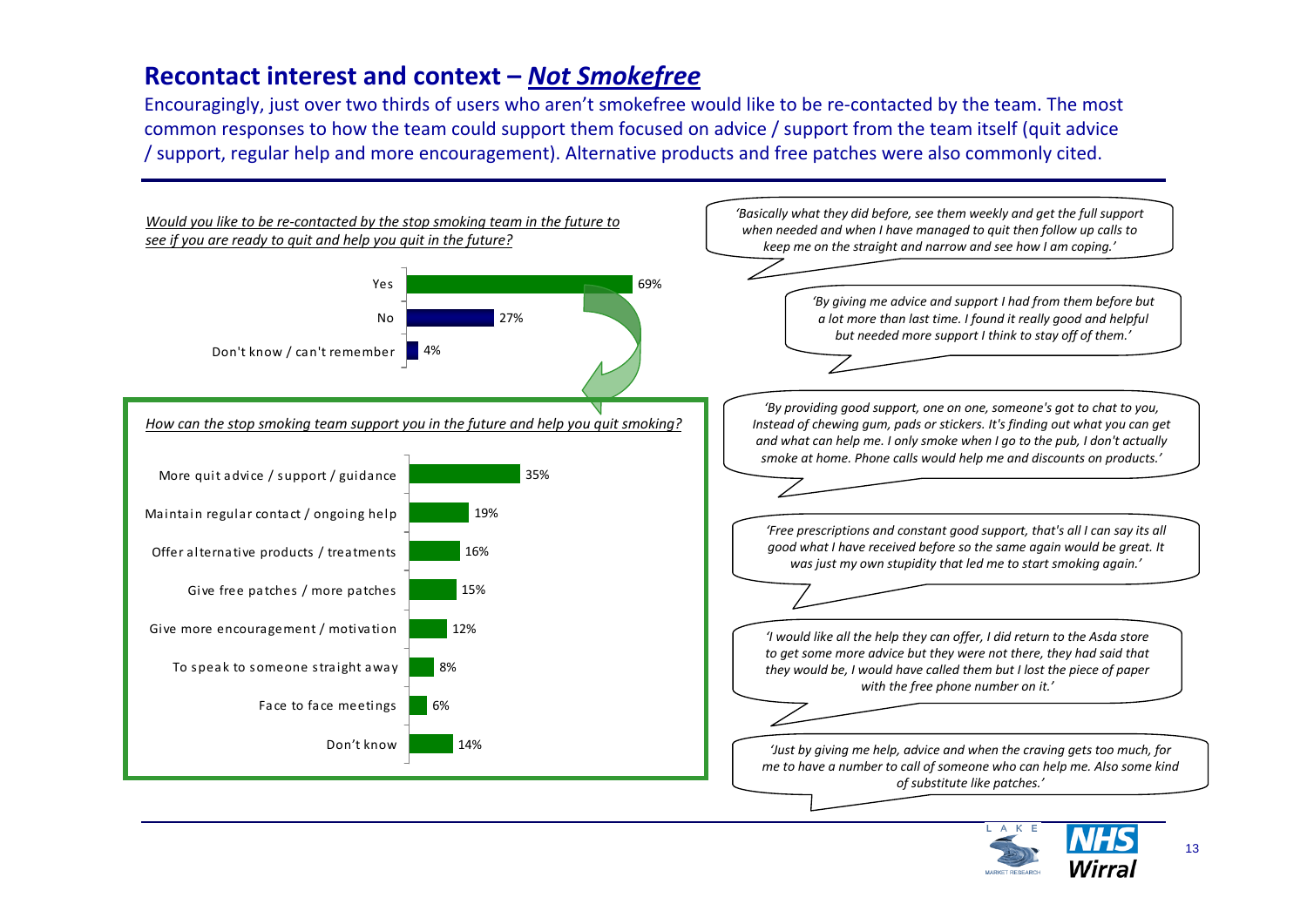### **Preferences for recontact –** *Not Smokefree*

The preference for recontact is largely by phone at 69%, but <sup>a</sup> higher proportion of male, 16‐34 year olds and working users would prefer text. The majority of services would like regular contact from the stop smoking team, but response to timing of contact varies with 27% requesting contact once <sup>a</sup> week, 19% once <sup>a</sup> fortnight and 32% once <sup>a</sup> month.





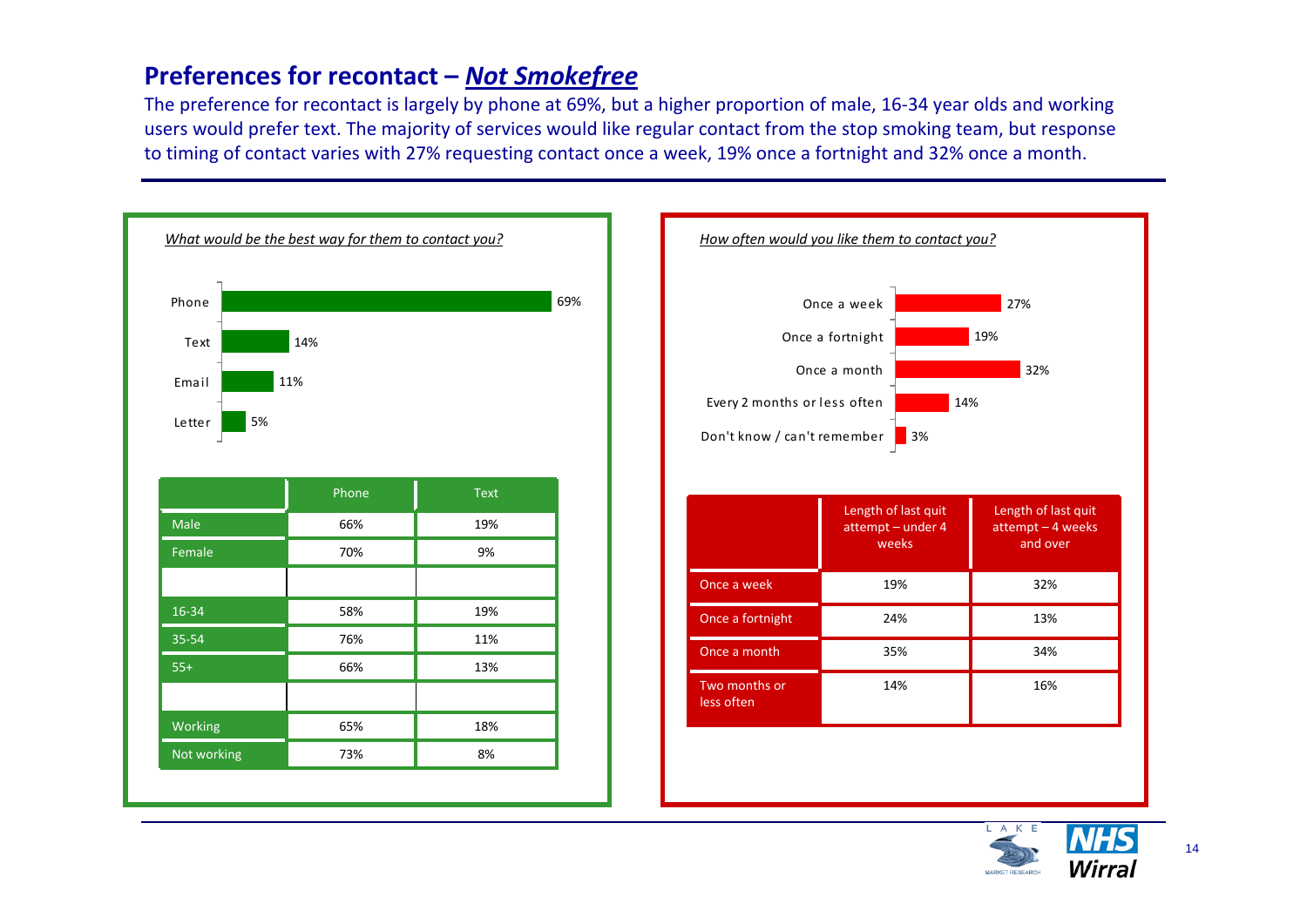### **Quit attempt motivators –** *Not Smokefree*

The most popular initiatives to users are the gym/swim day passes, vouchers for activities and <sup>a</sup> congratulations certificate. The vast majority claim an invite in the post about <sup>a</sup> new service/stop smoking product close to their area would motivate them to make an attempt. A variety of factors act as triggers to making an attempt but health reasons is the most common.



*If you made another quit attempt that was successful, would you like the stop smoking team to send*

#### <u>Do you think an invite in the post about a new service or stop smoking product close to your area</u> *would motivate you to make another quit attempt…?*







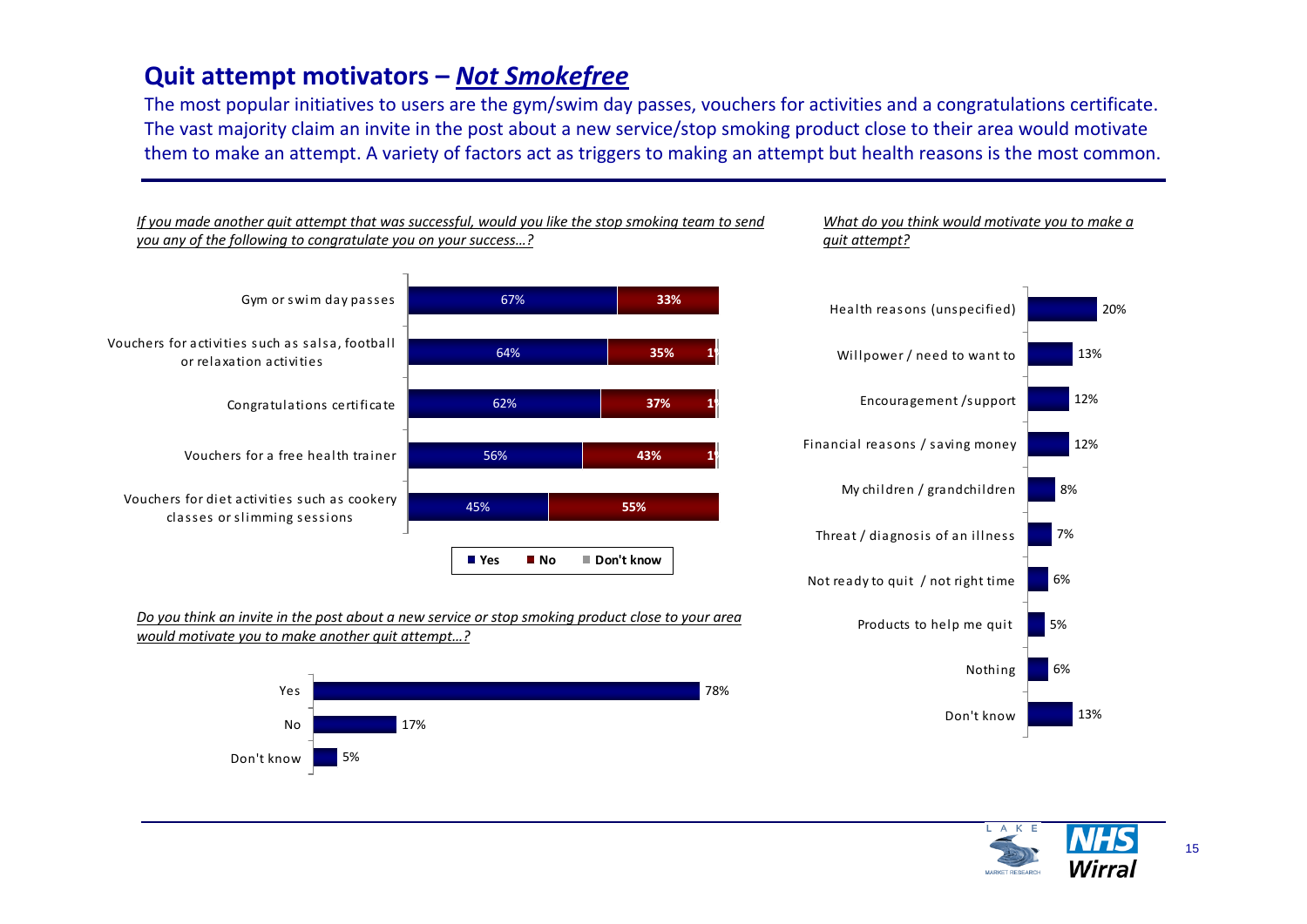### **Recontact interest and context –** *Smokefree*

There is less of <sup>a</sup> perceived role for recontact for smokefree users; the majority claimed they don't want any future contact. Of those interested in future contact, unsurprisingly the common reasons for contact are for advice and regular help. Interest in the initiatives is higher reflecting the closer reality of this group receiving these incentives.



Would you like future contact / support from the stop smoking service to help you maintain your quit?

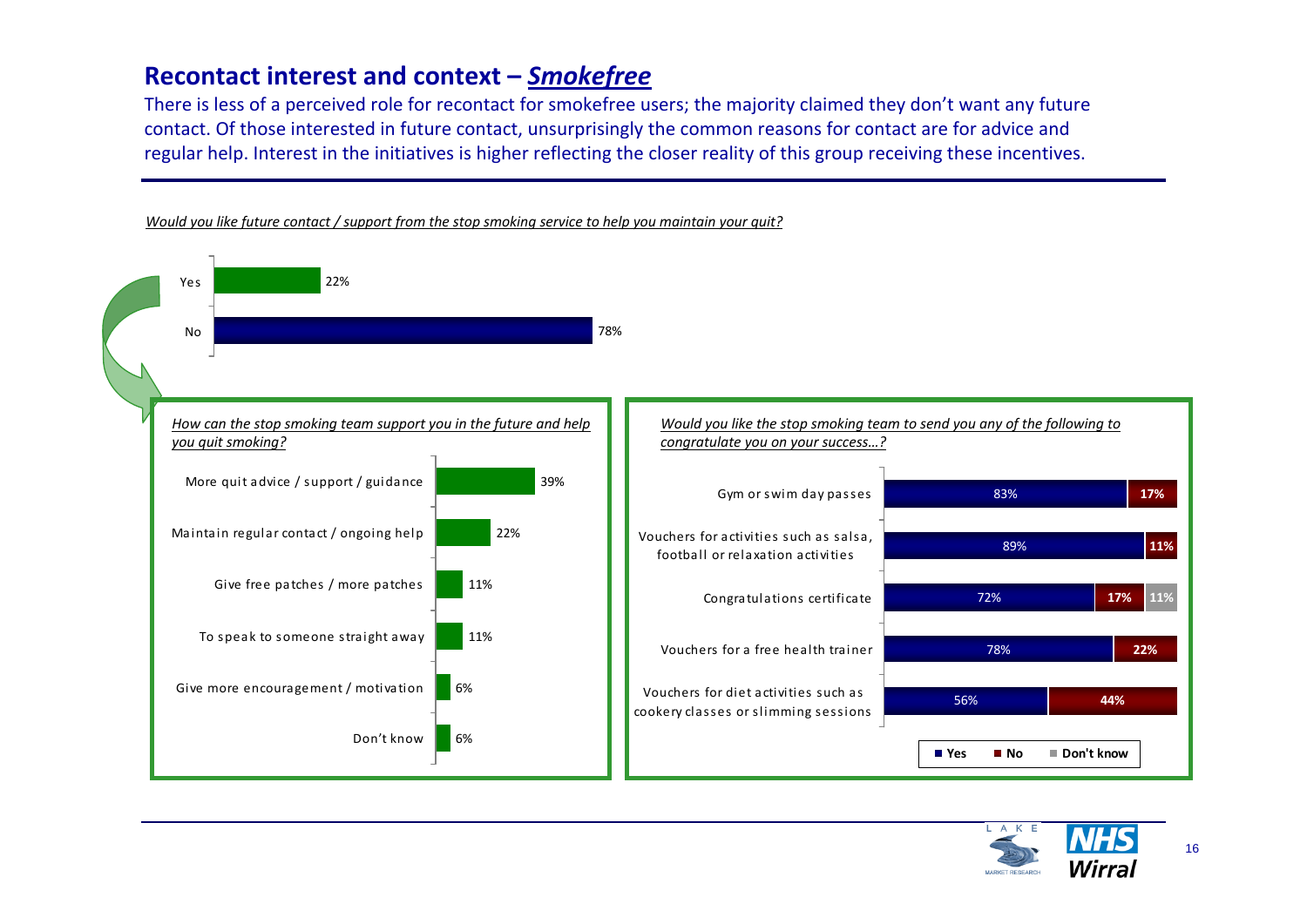# **Summary Findings (1)**

- In summary, the largest segment of the 'unknown' service users are those that claimed they weren't offered / unsure they were offered follow up contact / support by the stop smoking team (56%). The other three segments identified are those that didn't take up the follow up contact / support offered to them, the contact / support received was not provided regularly enough and the contact / support received was provided regularly enough.
- The opportunity revealed from this survey, however, is that 58% of those surveyed would like to be re-contacted by the stop smoking team in the future (rising to 69% of those that are currently not smokefree).

| <b>SEGMENTATION OF 'UNKNOWN' SERVICE USERS</b>                                                         | % OF THOSE<br><b>INTERVIEWED</b> | % OF THOSE INTERVIEWED WHO<br><b>WOULD LIKE FUTURE CONTACT</b> |
|--------------------------------------------------------------------------------------------------------|----------------------------------|----------------------------------------------------------------|
| 1) Claimed they weren't / unsure they were offered follow<br>up contact / support by stop smoking team | 56%                              | 59%                                                            |
| 2) Claimed they were offered follow up contact / support<br>by stop smoking team but didn't take it up | <b>19%</b>                       | 52%                                                            |
| 3) Claimed contact / support received from stop smoking<br>team was not provided regularly enough      | 9%                               | 73%                                                            |
| 4) Claimed contact / support received from stop smoking<br>team was provided regularly enough          | 16%                              | 55%                                                            |

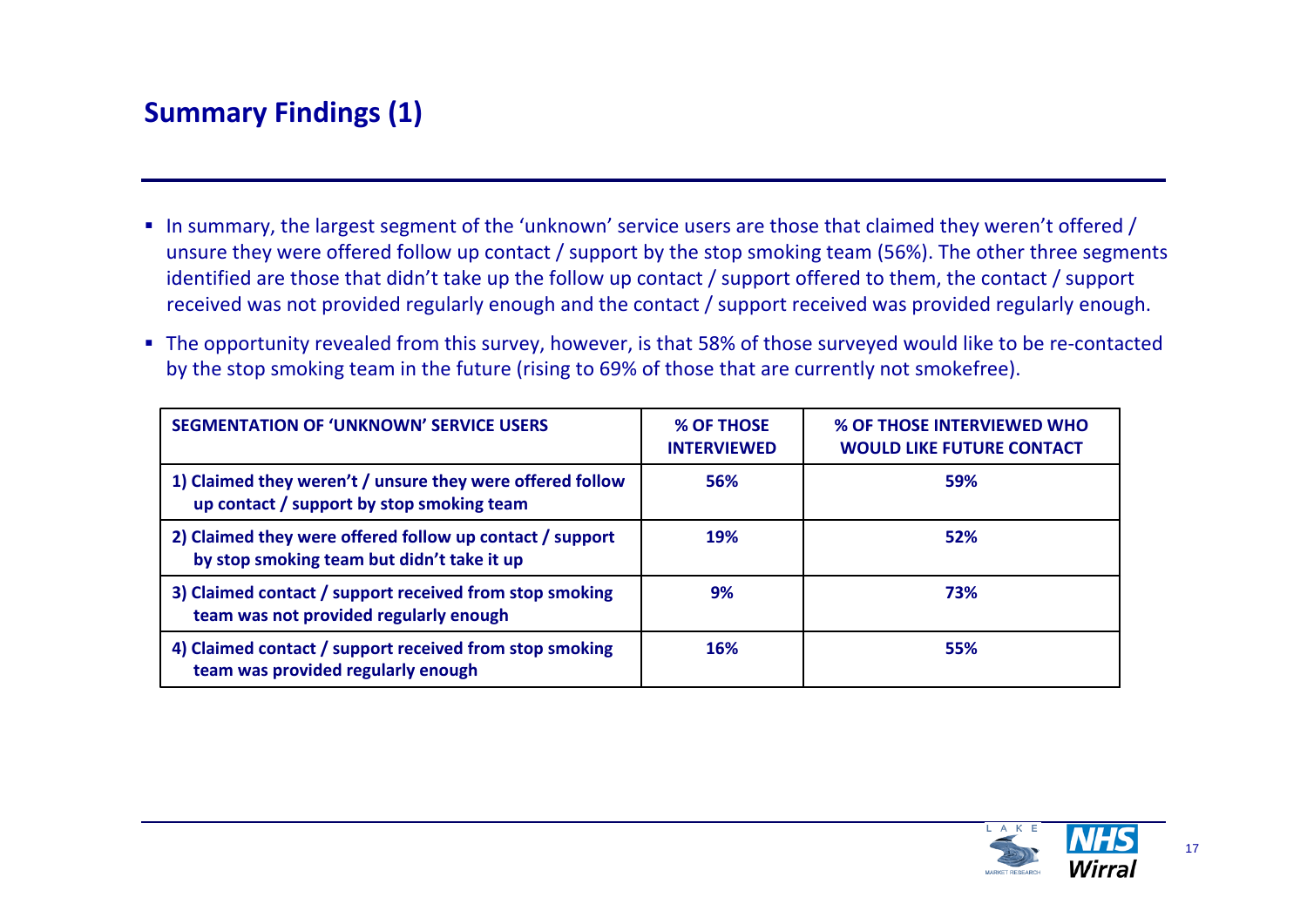# **Summary Findings (2)**

- When exploring future CRM strategies to encourage future contact with 'unknown' service users, tailored strategies should be developed for those that have quit smoking and those that are not currently smokefree as their requirements from the team are very different.
- For Smokefree service users, contact should be used to act as <sup>a</sup> reminder that the team are there if needed in the future, and any incentives provided should reflect <sup>a</sup> 'well done' message or <sup>a</sup> congratulations for their efforts. Timing of the contact needs to reflect their quit progression, i.e. lessen over time since they quit.
- For Not Smokefree service users, we would recommend that they should be further subdivided into those that have made <sup>a</sup> quit attempt versus those that haven't made an attempt since signing up to the campaign as these two groups have different reasons for loosing contact with the stop smoking team and also require different contact / support methods.
- In addition, it should be noted that even with this sub division there are there isn't a one size fits all approach that will be effective. There are multiple reasons cited for wanting to get back in touch with the team and <sup>a</sup> variety of time definitions given for frequency of contact. Furthermore, communication needs to be sensitive in nature so as not to further emphasise any feelings of embarrassment when discussing <sup>a</sup> failed quit attempt. Communication should, however, focus on the availability of the team as and when they need it, for example, highlighting when the trailers are coming back to the area.
- Awareness of the Asda prize draw and its associated entry varies widely across the service users interviewed. Place of registration should be further assessed to identify whether publicity of the prize draw and associated entry impacts overall awareness.

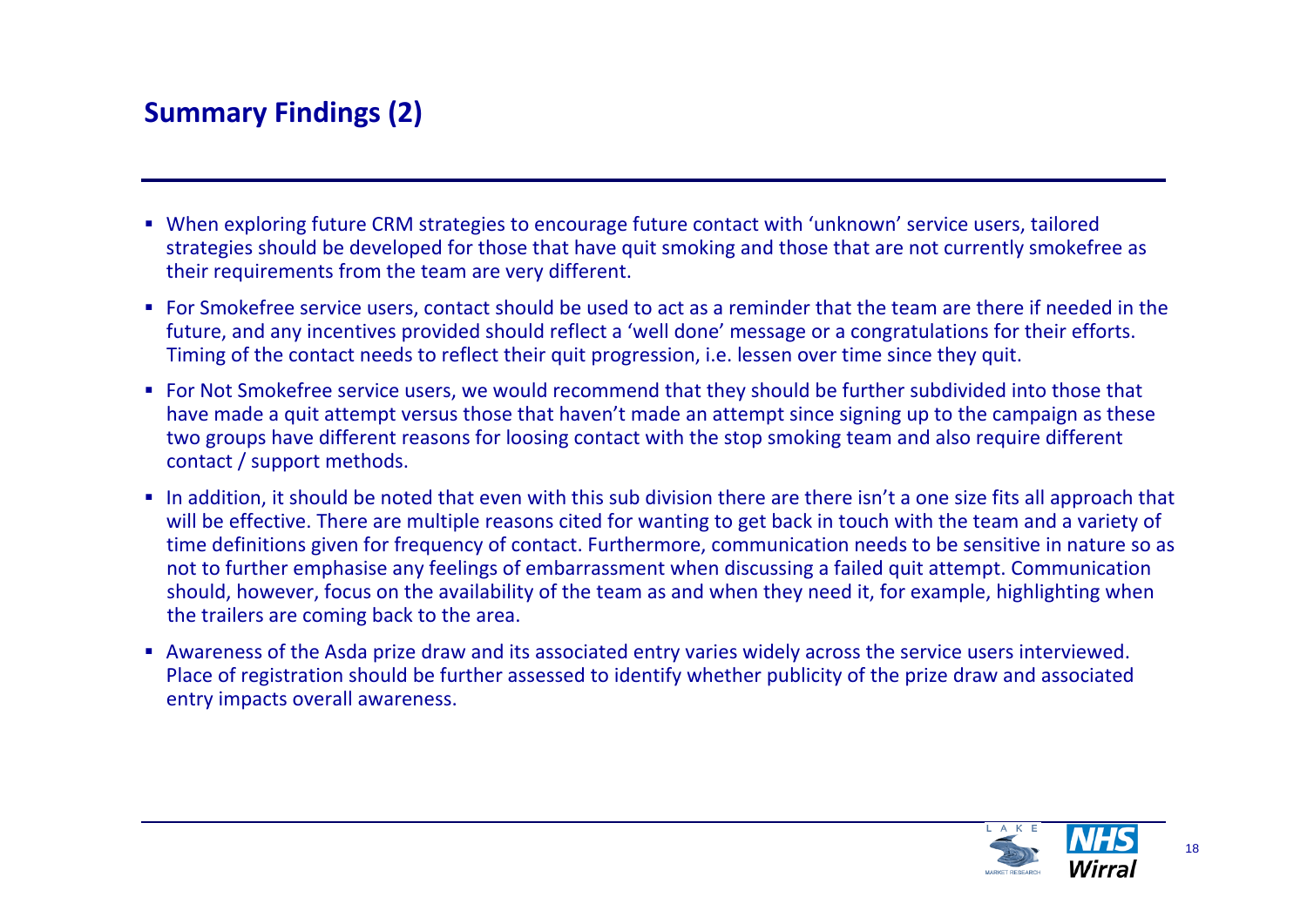

# *QUIT STOP WIRRAL DATABASE REVIEW*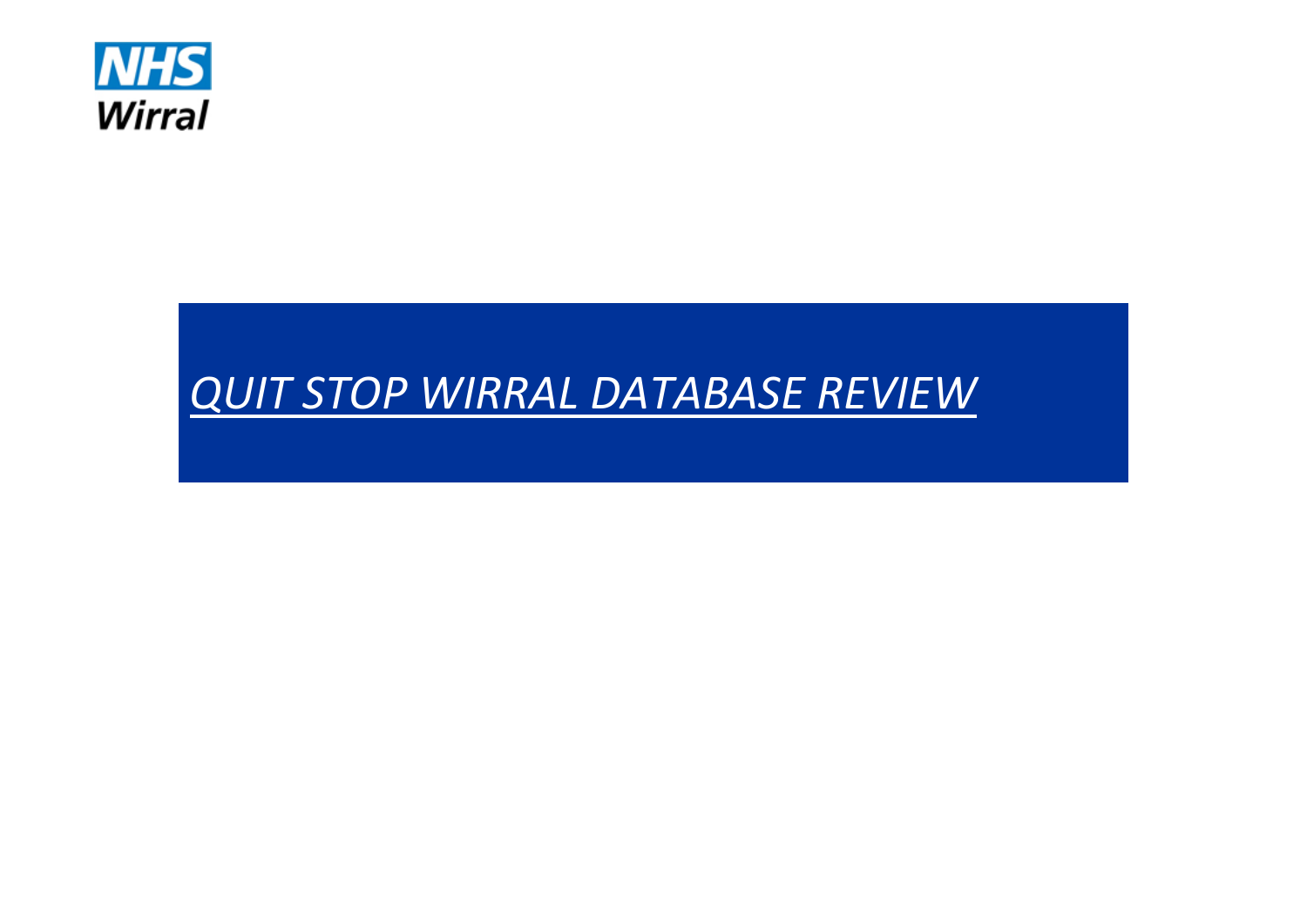# **Database Review ‐ 'Unknown' contacts sample analysis**

- A review of outcomes when conducting the telephone interviews amongst 'unknown' service users reveals that the majority sampled are not smokefree and the majority of these were previously identified as 'unknown' in the member status field also or consistent with their member status field as 'having not succeeded yet', 'not given up yet' or 'had <sup>a</sup> slip up'.
- Encouragingly, 70 service users are now indicating that they are smokefree (including those under and over 4 weeks) when they were previously identified as 'unknown' or 'not smokefree' in their member status field.
- As part of our recruitment process, we also recorded the number of 'unknown' service users who claimed they either weren't aware or couldn't remember registering with the Quit Stop Wirral campaign (29).
- 216 of the 'unknown' service user contact telephone numbers were unobtainable during fieldwork this could either be as <sup>a</sup> result of the phone number being out of date, not currently working or switched off at the time of calling. We would recommend <sup>a</sup> review of these telephone numbers to see whether they are worthwhile in keeping on the database or whether <sup>a</sup> better means of reaching these service users is required moving forward.

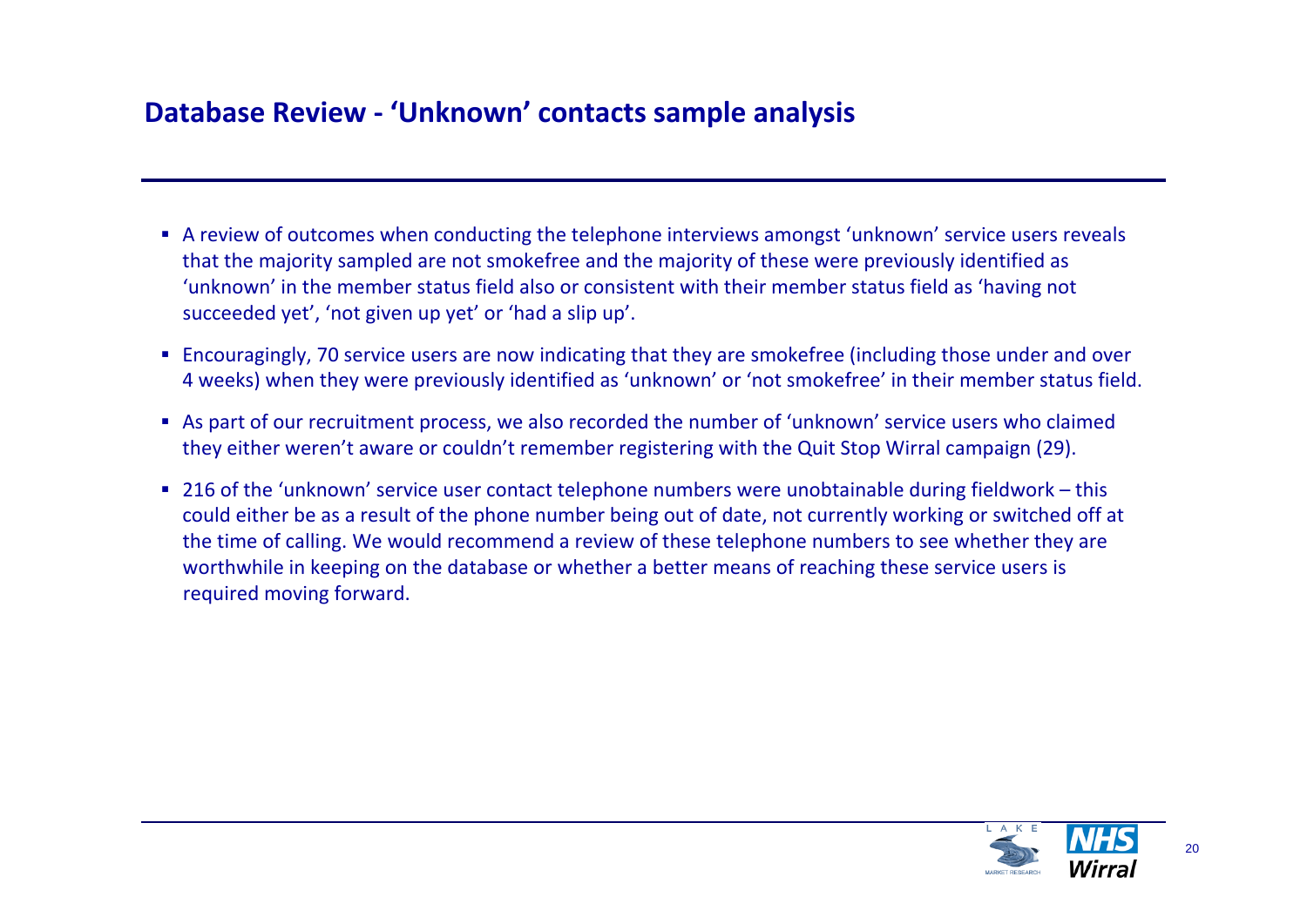## **Database Review ‐ 'Unknown' Contacts vs. Quit Stop Wirral database**

- A comparison of 'unknown' service users versus the full Quit Stop Wirral database reveals that <sup>a</sup> higher proportion of 'unknown' service users were registered via the phone line and an advisor name has not been attributed.
- As expected, <sup>a</sup> higher proportion of 'unknown' service users have <sup>a</sup> member status of 'haven't succeeded but will try again' and 'unknown'.
- **Iom** In addition, a higher proportion of 'unknown' service users decided to quit on their own, requested no contact or to quit with email support.
- There are no differences between the 'unknown' service users and the full Quit Stop Wirral database in terms of the proportions of users claiming they are ready to quit.
- There are also <sup>a</sup> significantly higher proportion of 'unknown' service users who registered with the campaign between February and April 2010. This pattern is consistent with results obtained from the first two waves of the Evaluation Survey in which perceived offer of follow up contact from the stop smoking team and take up of this support increased significantly wave on wave (March to June versus July to October).